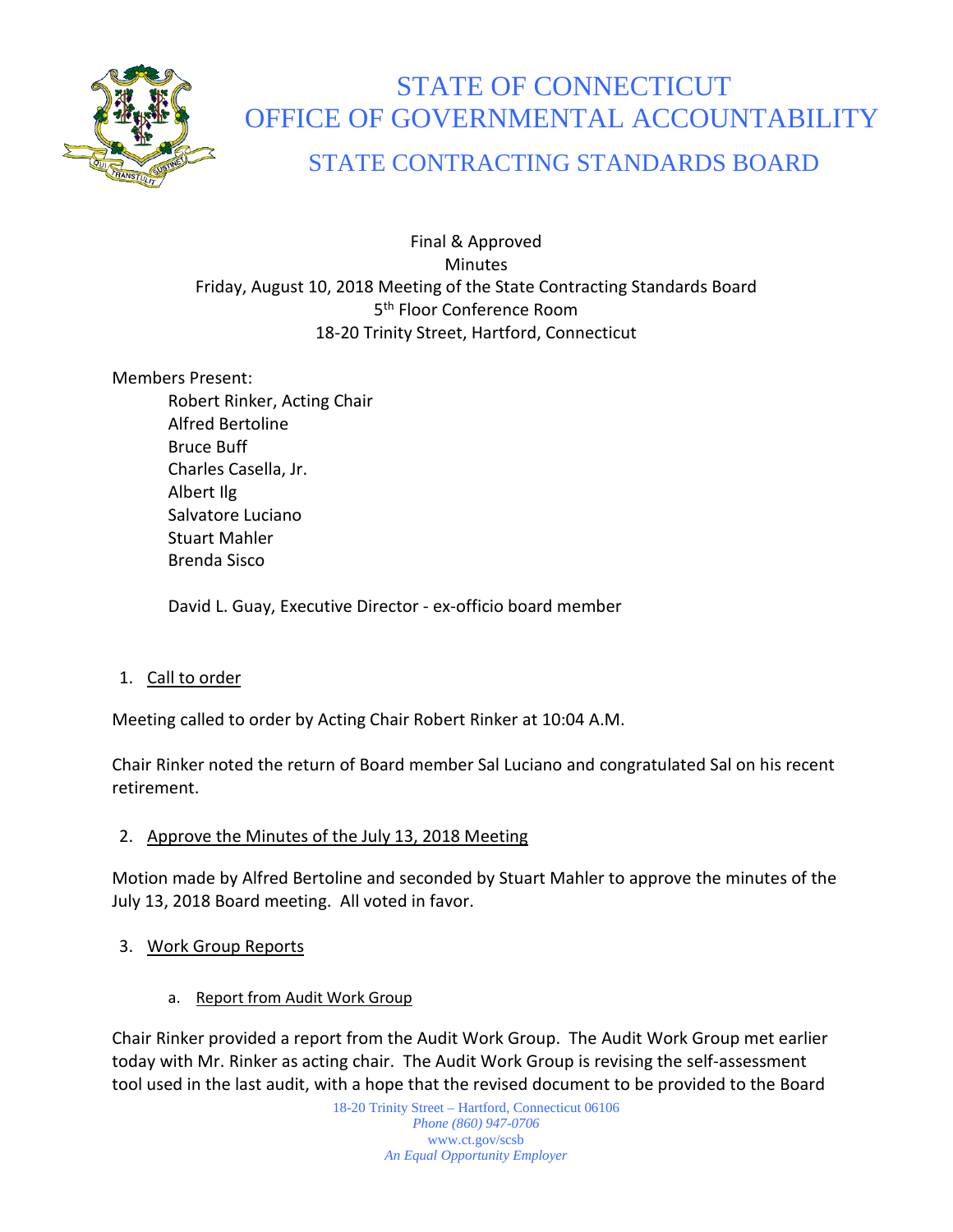in September. The Work Group focused on the following areas which arose from the just completed 2017 Audits: The lack of cost effectiveness evaluations, a category on privatization, a category to reconcile the contracts, more detail on the number of non-competitive contracts. Training will also be a focus of the next audit. Identification of the agency chief procurement officer will also be a focus of the next audit. The next audit will review for compliance with posting on the State's procurement portal. The audit will also focus on the requirement for accountability, transparency and results based outcomes.

Executive Director Guay reported that all the 2017 Audits had been forwarded to each agency and the Legislative Committee of cognizance for each agency. The forwarding to the Appropriations Committee of the Legislature and the Governor have not been completed.

Executive Director Guay also reported that the 2017 Audit for the Department of Children and Families was returned due to an error in which version was approved. He also reported favorable responses from several of the agency heads of audited agencies.

Chair Rinker offered that the Audit Work Group received a revised response to the audit questionnaire from the Department of Children and Families and unfortunately the Audit Work Group and the Board had approved the Compliance Report based on the initial version. The revised Compliance Report based on the revised submission was approved by the Audit Work Group this morning and the Audit Work Group requests the Board's approval of the revised Compliance Report for the Department of Children and Families.

Alfred Bertoline motioned and seconded by Salvatore Luciano to approve the revised Compliance Report for the Department of Children and Families. All voted in favor.

#### 4. Study of PSA Competitive Bidding Practices Joint Committee

Chair Rinker introduced the agenda item concerning the Study of PSA Competitive Bidding Practices. A new initiative by Chair Lawrence Fox and Chaired by Alfred Bertoline to study PSA Competitive Bidding Practices. The Joint Committee is comprised of Alfred Bertoline, Bruce Buff, Robert Rinker and David Guay from the Board, Carol Wilson, and Devin Marquez from the Department of Administrative Services (DAS). The Office of Policy and Management declined to participate due to preparation of the new budget for the new incoming administration.

Joint Committee Chair Bertoline reported that a first meeting was held on August 3, 2018. Chair Bertoline remarked on how helpful Carol and Devin have been. Chair Bertoline further noted that for contracts administered by DAS there is about 10 percent or less that are waived from the competitive bid process. DAS has a rigorous process to follow in order to have competitive bidding waived. The study and report by the Board's Data Analysis Work Group indicated 70 percent of PSA contracts were waived from conducting competitive bidding. Chair Bertoline offered that the objective is to review why PSA's have such a high waiver rate and to produce a waiver review process similar to the one employed by DAS.

> 18-20 Trinity Street – Hartford, Connecticut 06106 *Phone (860) 947-0706*  www.ct.gov/scsb *An Equal Opportunity Employer*